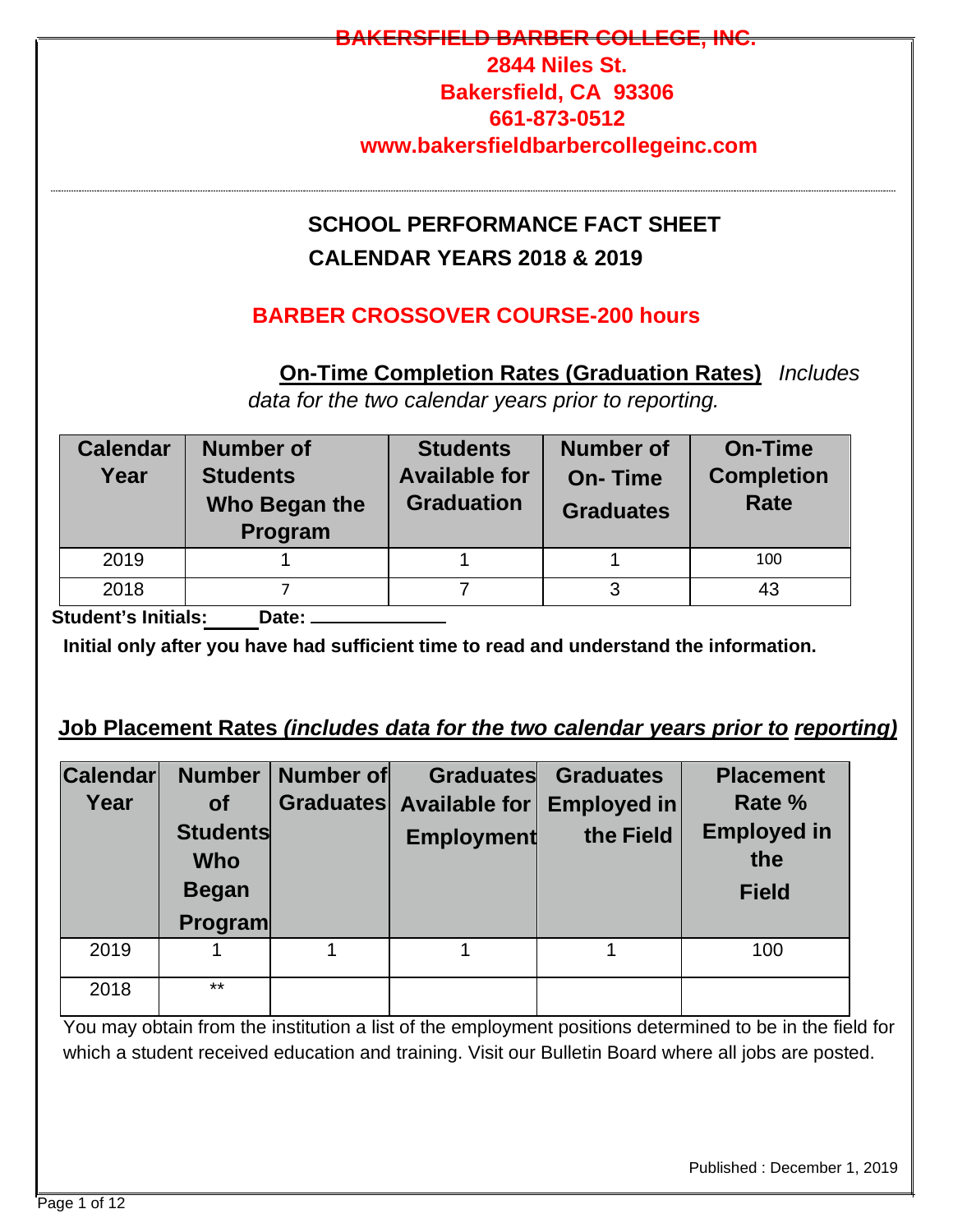# <del>IELD BARBER COLLEG</del> **2844 Niles St. Bakersfield, CA 93306 661-873-0512 www.bakersfieldbarbercollegeinc.com**

\*\*Because of the change BPPE reporting regulation which became effective 7/14/16 this institute was unable to collect data for 2016 and prior graduates.

### **Gainfully Employed Categories** *(includes data for the two calendar years prior to reporting)*

### **Part-Time vs. Full-Time Employment**

| <b>Calendar Year</b> | <b>Graduate</b><br>Employed in the<br><b>Field</b><br>20-29 Hours Per<br><b>Week</b> | <b>Graduates Employed</b><br>in the<br><b>Field at Least 30</b><br><b>Hours Per Week</b> | <b>Total Graduates</b><br><b>Employed in the</b><br><b>Field</b> |
|----------------------|--------------------------------------------------------------------------------------|------------------------------------------------------------------------------------------|------------------------------------------------------------------|
| 2019                 |                                                                                      |                                                                                          |                                                                  |
| 2018                 | $***$                                                                                |                                                                                          |                                                                  |

\*\*Because of the change BPPE reporting regulation which became effective 7/14/16 this institute was unable to collect data for 2016 and prior graduates.

### **Single Position vs. Concurrent Aggregated Position**

| <b>Calendar</b><br>Year | <b>Graduates</b><br><b>Employed in the</b><br><b>Field in a Single</b><br><b>Position</b> | <b>Graduates Employed</b><br>in the Field in<br><b>Concurrent</b><br><b>Aggregated Positions</b> | <b>Total Graduates</b><br><b>Employed in the</b><br><b>Field</b> |
|-------------------------|-------------------------------------------------------------------------------------------|--------------------------------------------------------------------------------------------------|------------------------------------------------------------------|
| 2019                    |                                                                                           |                                                                                                  |                                                                  |
| 2018                    | **                                                                                        |                                                                                                  |                                                                  |

\*\*Because of the change BPPE reporting regulation which became effective 7/14/16 this institute was unable to collect data for 2016 and prior graduates.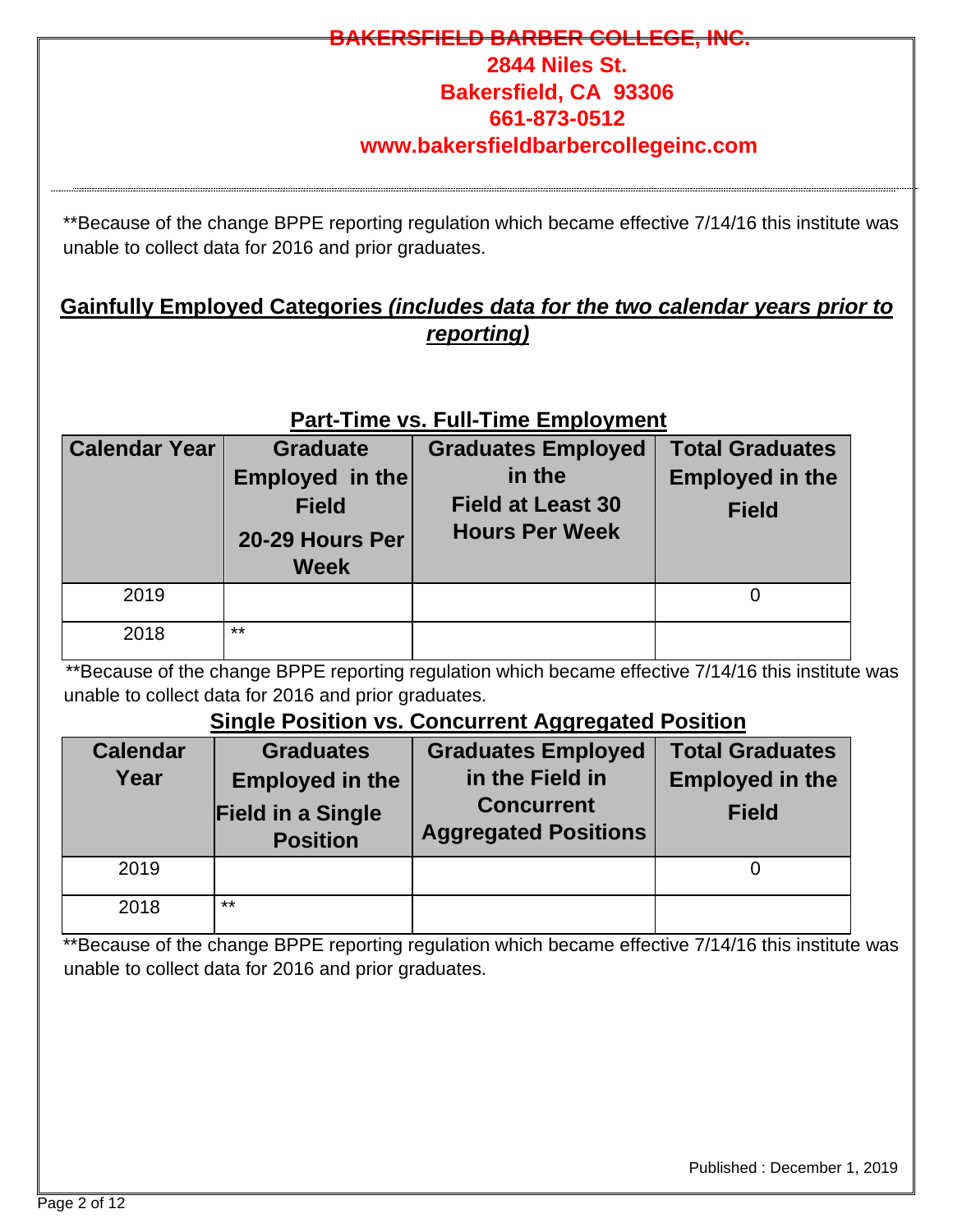# **BARBER COLLEGE, INC. 2844 Niles St. Bakersfield, CA 93306 661-873-0512 www.bakersfieldbarbercollegeinc.com Institutional Employment Calendar Year Graduates Employed in the Field who are Total Graduates Employed by the Institution, an Employer Owned by the Institution, or an Employer who Shares Ownership with the Institution. Employed in the Field** 2019 0 0 2018 0 0

#### **Student's Initials: Date:**

#### **Initial only after you have had sufficient time to read and understand the information.**

This program may result in freelance or self-employment.

- The work available to graduates of this program is usually for freelance or self-employment.
- This type of work may not be consistent.
- The period of employment can range from one day to weeks to several months.
- Hours worked in a day or week may be more or less than the traditional 8 hour work day or 40 hour work week.
- You can expect to spend unpaid time expanding your networks, advertising, promoting your services, or honing your skills.
- Once graduates begin to work freelance or are self-employed, they will be asked to provide documentation that they are employed as such so that they may be counted as placed for our job placement records.
- Students initialing this disclosure understand that either a majority or all of this school's graduates are employed in this manner and understand what comprises this work style.

Student's Initials: Date: \_

**Only initial after you have had sufficient time to read and understand the information.**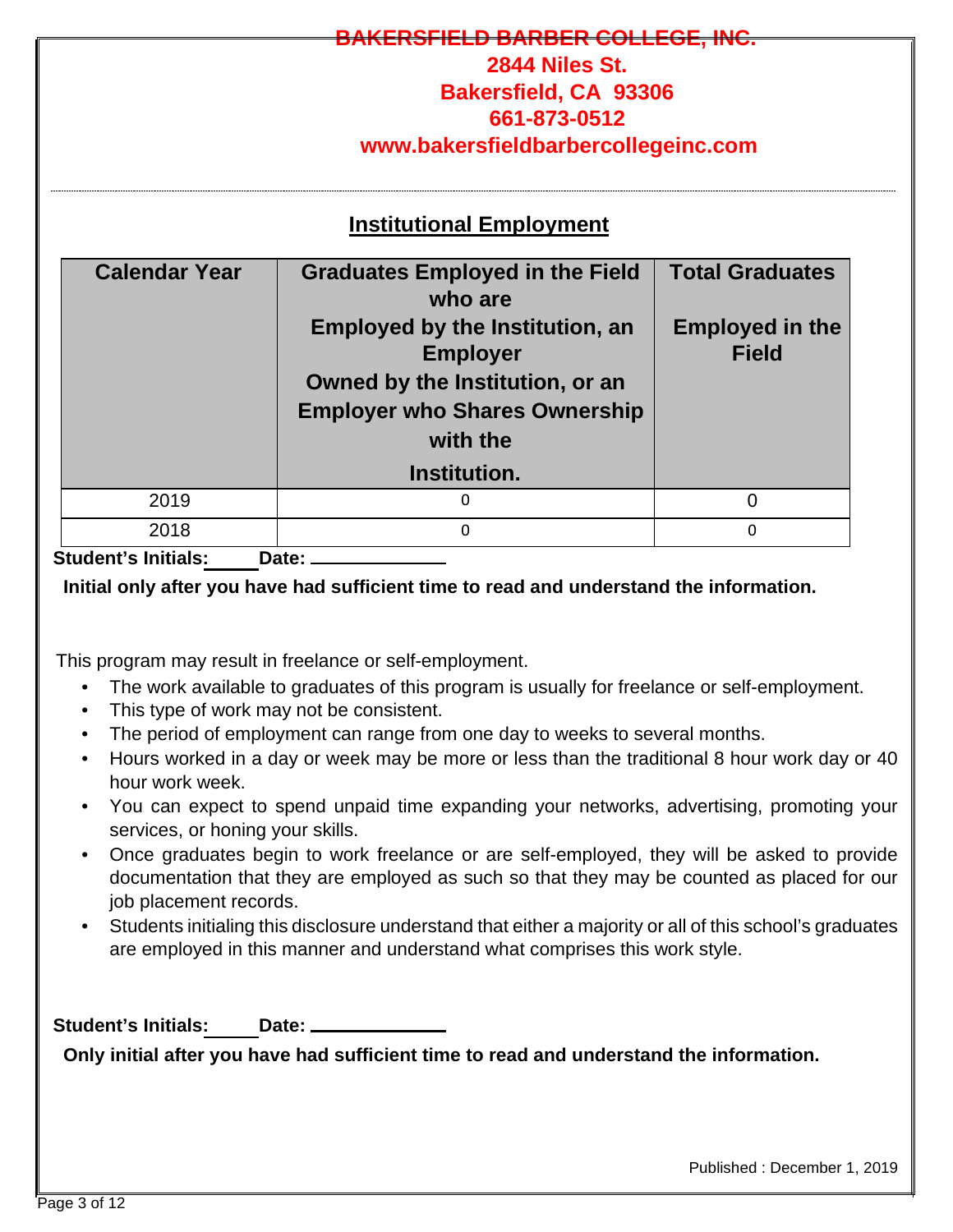### **RSFIELD BARBER COLLEGE**

# **2844 Niles St. Bakersfield, CA 93306 661-873-0512 www.bakersfieldbarbercollegeinc.com**

# **License Examination Passage Rates** *(includes data for the two calendar years prior to reporting)*

| <b>Calendar</b><br>Year | <b>Number of</b><br><b>Graduates in</b><br><b>Calendar Year Taking Exam</b> | <b>Number of</b><br><b>Graduates</b> | <b>Number</b><br>Who<br><b>Passed First</b><br><b>Available</b><br><b>Exam Exam</b> | <b>Number</b><br><b>Who</b><br><b>Failed First</b><br><b>Available</b><br><b>Exam</b> | <b>Passage</b><br><b>Rate</b> |
|-------------------------|-----------------------------------------------------------------------------|--------------------------------------|-------------------------------------------------------------------------------------|---------------------------------------------------------------------------------------|-------------------------------|
| 2019                    |                                                                             |                                      |                                                                                     |                                                                                       |                               |
| 2018                    |                                                                             |                                      |                                                                                     |                                                                                       | 100                           |

Licensure examination passage data is not available from the state agency administering the examination. We are unable to collect data from # graduates.

**Student's Initials: Date:** 

**Initial only after you have had sufficient time to read and understand the information.** 

### **Salary and Wage Information** *(includes data for the two calendar years prior to reporting)*

# **Annual salary and wages reported for graduates employed in the field.**

| <b>Calendar</b> | <b>Graduates</b>     | Graduates \$20,001 \$35,001 \$40,001 |          |          |          |          | <b>No Salary</b>   |
|-----------------|----------------------|--------------------------------------|----------|----------|----------|----------|--------------------|
| Year            | <b>Available for</b> | <b>Employed</b>                      |          |          |          | \$45,001 |                    |
|                 |                      | <u>in</u>                            |          | \$40,000 |          | -        | <b>Information</b> |
|                 | Employment           | <b>Field</b>                         | \$25,000 |          | \$45,000 |          | <b>Reported</b>    |
|                 |                      |                                      |          |          |          | \$50,000 |                    |
|                 |                      |                                      |          |          |          |          |                    |
| 2019            |                      |                                      |          |          |          |          |                    |

Published : December 1, 2019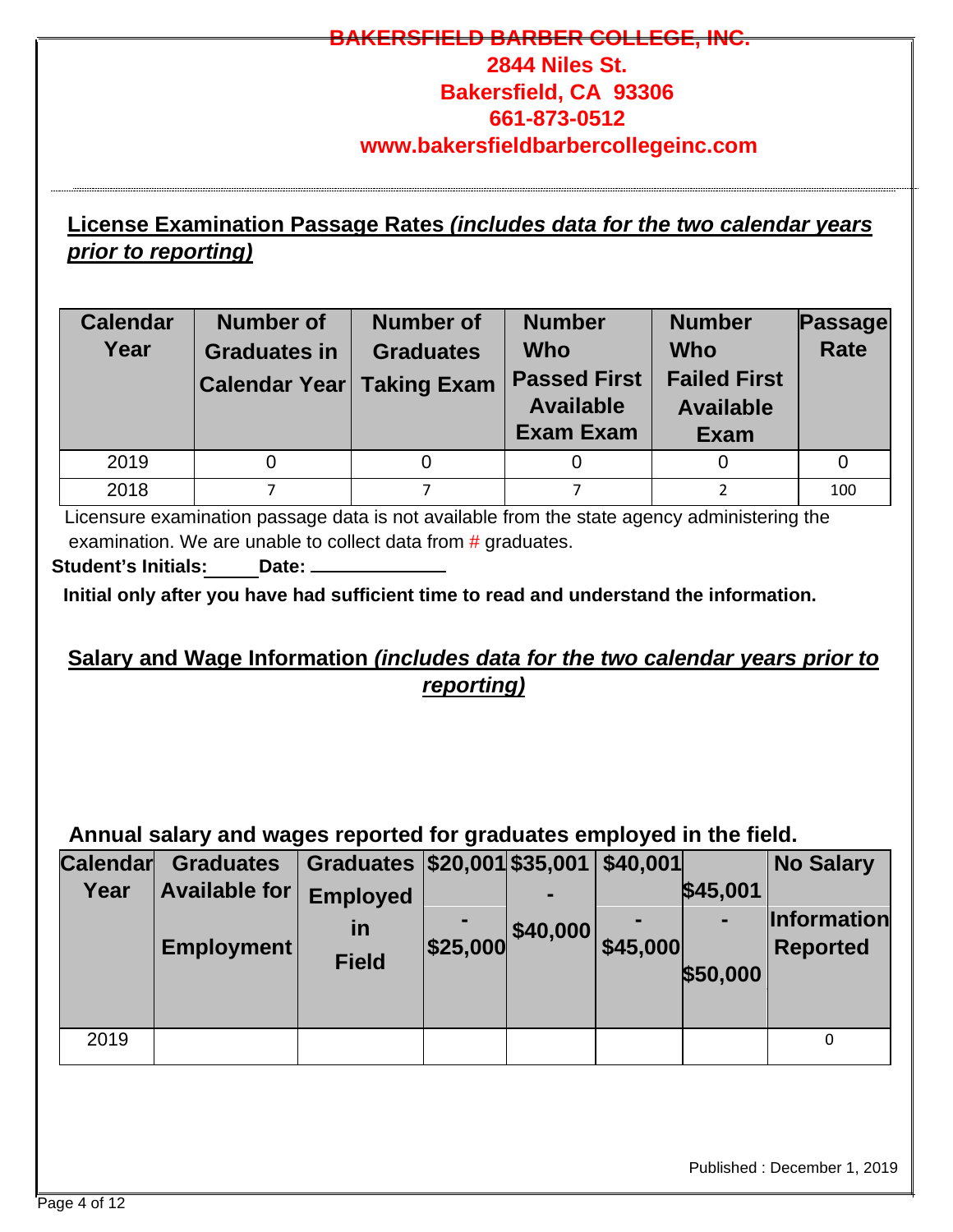# **IELD BARBER COLLEC 2844 Niles St. Bakersfield, CA 93306 661-873-0512**

#### **www.bakersfieldbarbercollegeinc.com**

| nn∢ c<br>20 I U | ** |  |  |  |
|-----------------|----|--|--|--|
|                 |    |  |  |  |

A list of sources used to substantiate salary disclosures is available from the school. We do not have any disclosures available.

\*\*Because of the change BPPE reporting regulation which became effective 7/14/16 this institute was unable to collect data for 2016 and prior graduates.

**Student's Initials: Date:** 

**Initial only after you have had sufficient time to read and understand the information.** 

#### **Cost of Educational Program**

Total charges for the program for students completing on-time in 2017: \$3,775.00. Additional charges may be incurred if the program is not completed on-time.

**Student's Initials: Date:**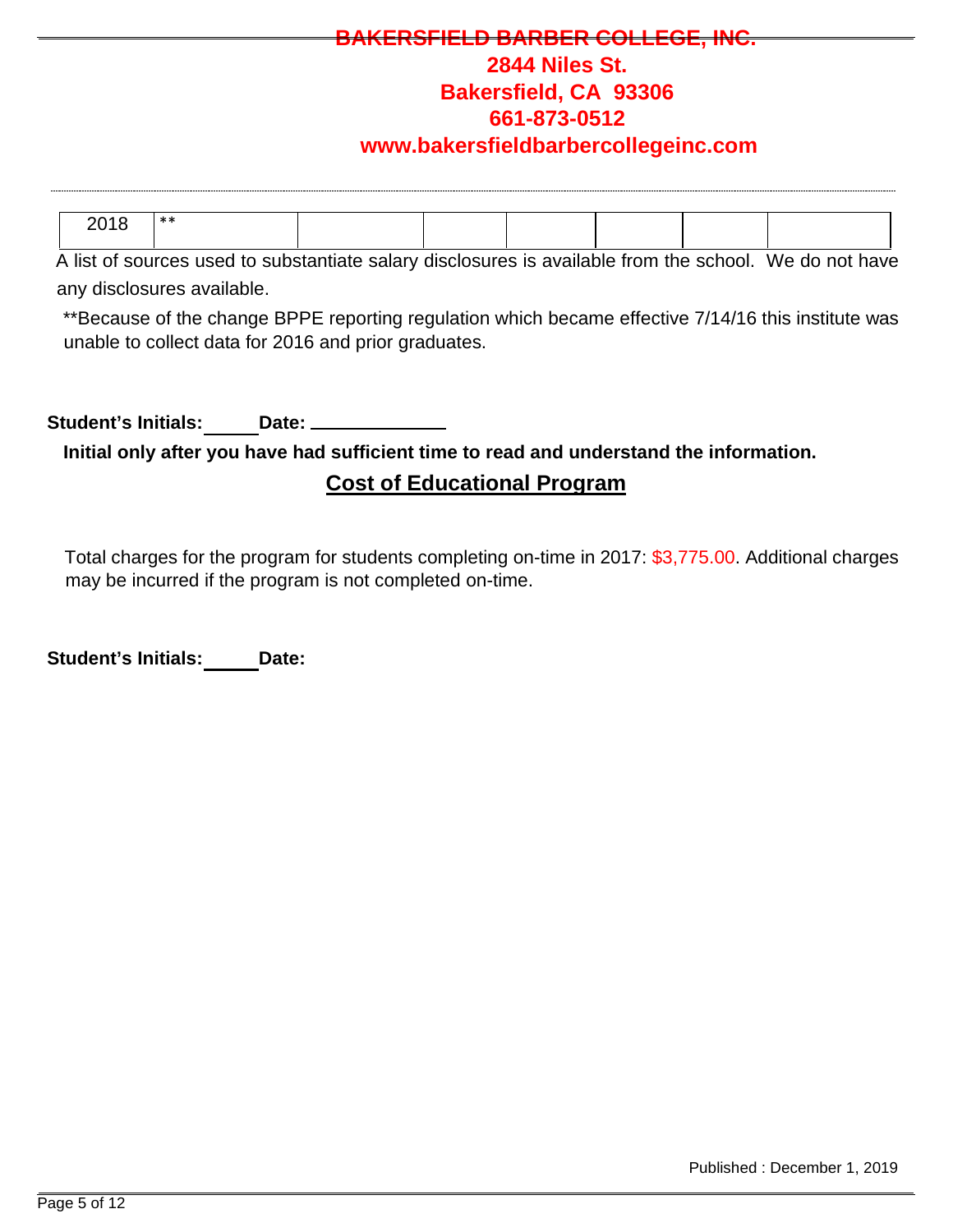### **ELD BARBER COLLE 2844 Niles St. Bakersfield, CA 93306 661-873-0512 www.bakersfieldbarbercollegeinc.com**

**Initial only after you have had sufficient time to read and understand the information.** 

Students at Bakersfield Barber College, Inc. are not eligible for federal student loans. This institution does not meet the U.S. Department of Education criteria that would allow its students to participate in federal student aid programs.

**Student's Initials: Date:** 

**Initial only after you have had sufficient time to read and understand the information.** 

This fact sheet is filed with the Bureau for Private Postsecondary Education. Regardless of any information you may have relating to completion rates, placement rates, starting salaries, or license exam passage rates, this fact sheet contains the information as calculated pursuant to state law.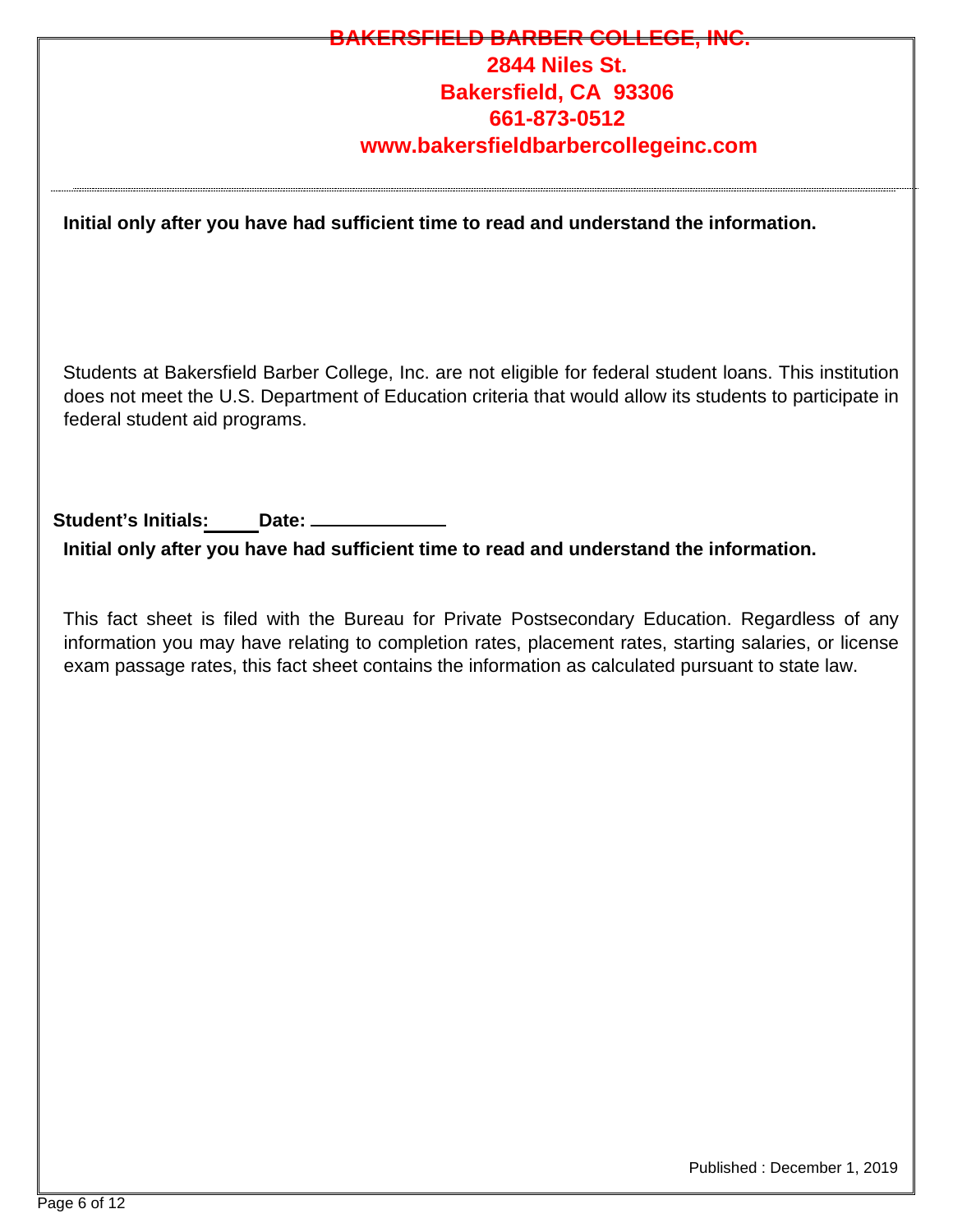# **BARBER COLLEGE, INC. 2844 Niles St. Bakersfield, CA 93306 661-873-0512 www.bakersfieldbarbercollegeinc.com**

Any questions a student may have regarding this enrollment agreement that have not been

Student Name - Print

Student Signature

Date

School Official

Date

Published : December 1, 2019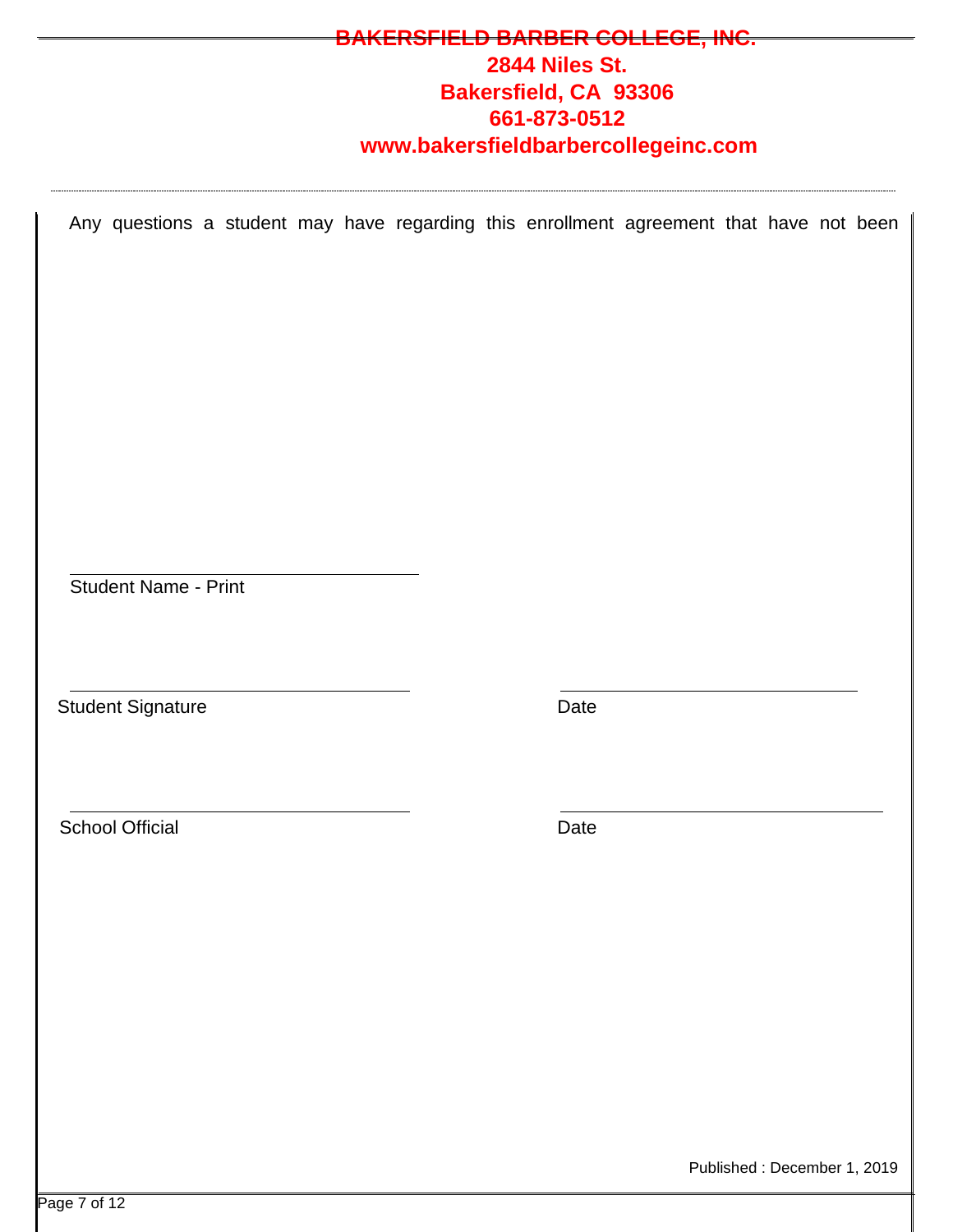# **BARBER COLLEGE 2844 Niles St. Bakersfield, CA 93306 661-873-0512 www.bakersfieldbarbercollegeinc.com**

satisfactorily answered by the institution may be directed to the Bureau for Private Postsecondary Education at 1747 N. Market Blvd. Ste 225 Sacramento, CA 95834, www.bppe.ca.gov, (916) 574- 8900 or by fax (916) 263-1897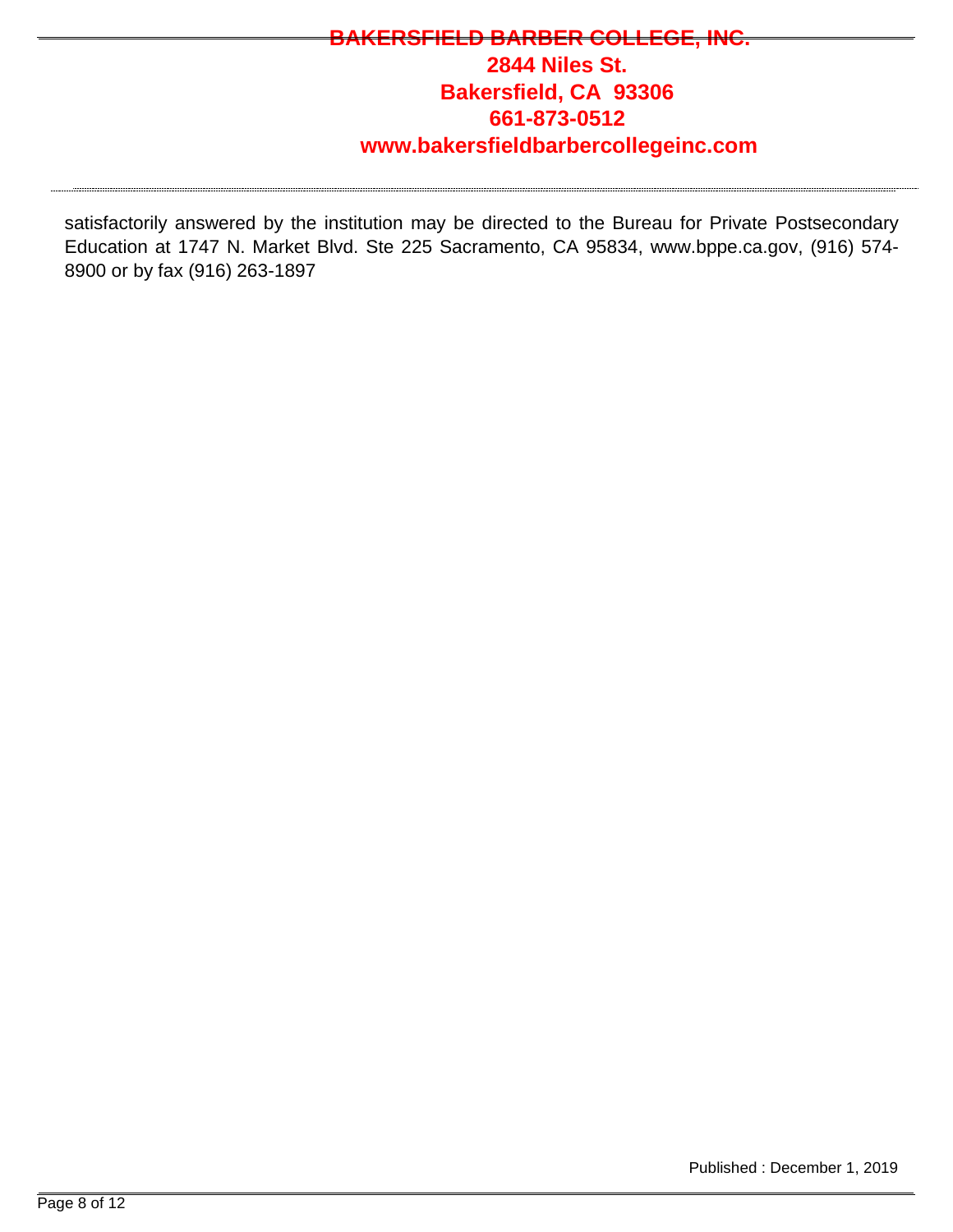### **BAKERSFIELD BARBER COLLEGE, INC. 2844 Niles St. Bakersfield, CA 93306**

### **www.bakersfieldbarbercollegeinc.com**

### **661-873-0512**

### **Definitions**

- "Number of Students Who Began the Program" means the number of students who began a program who were scheduled to complete the program within 100% of the published program length within the reporting calendar year and excludes all students who cancelled during the cancellation period.
- "Students Available for Graduation" is the number of students who began the program minus the number of students who have died, been incarcerated, or been called to active military duty.
- "Number of On-time Graduates" is the number of students who completed the program within 100% of the published program length within the reporting calendar year.
- "On-time Completion Rate" is the number of on-time graduates divided by the number of students available for graduation.
- "150% Graduates" is the number of students who completed the program within 150% of the program length (includes on-time graduates).
- "150% Completion Rate" is the number of students who completed the program in the reported calendar year within 150% of the published program length, including on-time graduates, divided by the number of students available for graduation.
- "Graduates Available for Employment" means the number of graduates minus the number of graduates unavailable for employment.
- "Graduates Unavailable for Employment" means the graduates who, after graduation, die, become incarcerated, are called to active military duty, are international students that leave the United States or do not have a visa allowing employment in the United States, or are continuing their education in an accredited or bureau-approved postsecondary institution.
- "Graduates Employed in the Field" means graduates who beginning within six months after a student completes the applicable educational program are gainfully employed, whose employment has been reported, and for whom the institution has documented verification of employment. For occupations for which the state requires passing an examination, the six months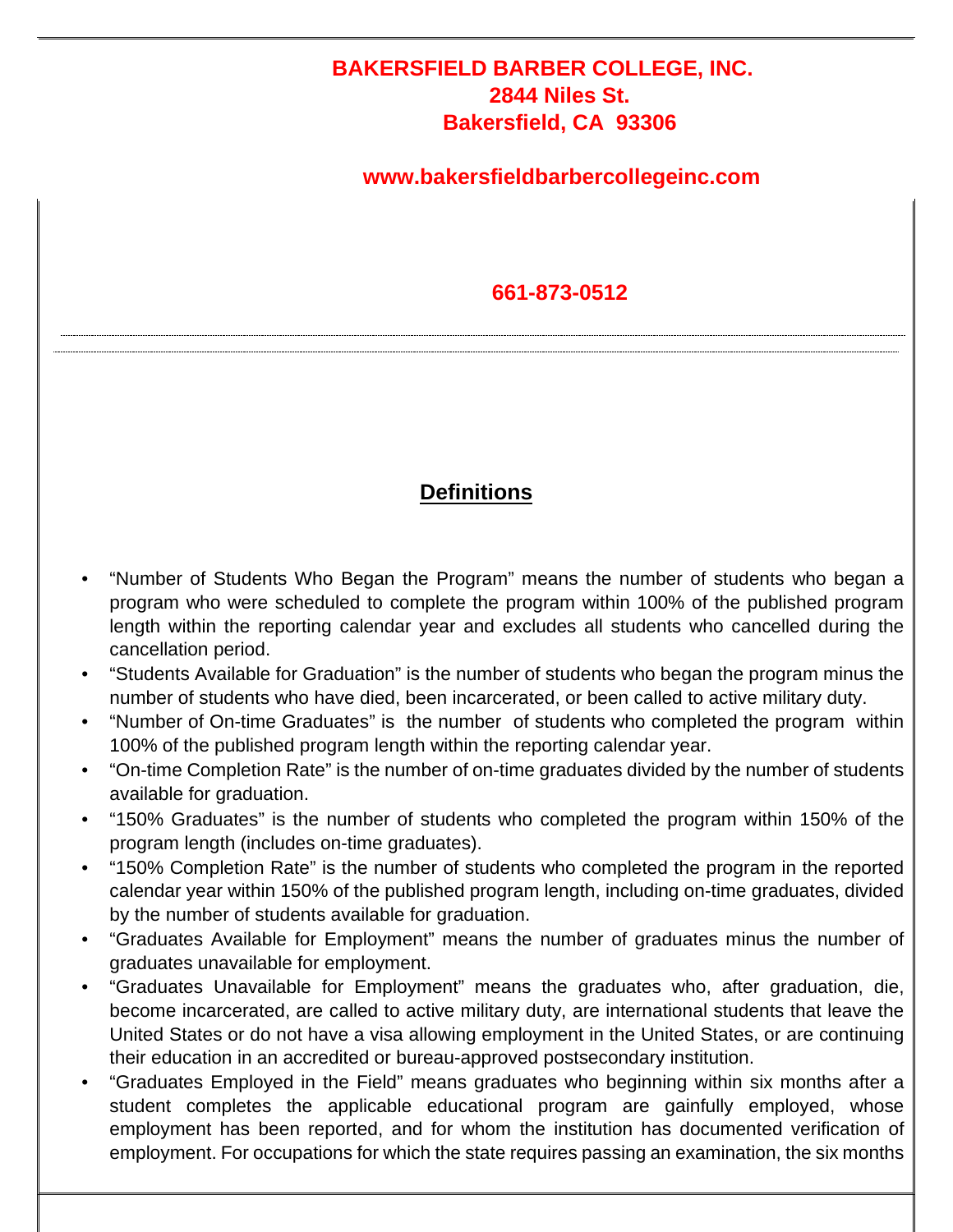period begins after the announcement of the examination results for the first examination available after a student completes an applicable educational program.

- "Placement Rate Employed in the Field" is calculated by dividing the number of graduates gainfully employed in the field by the number of graduates available for employment.
- "Number of Graduates Taking Exam" is the number of graduates who took the first available exam in the reported calendar year.

Published : December 1, 2016 Page 8 of 10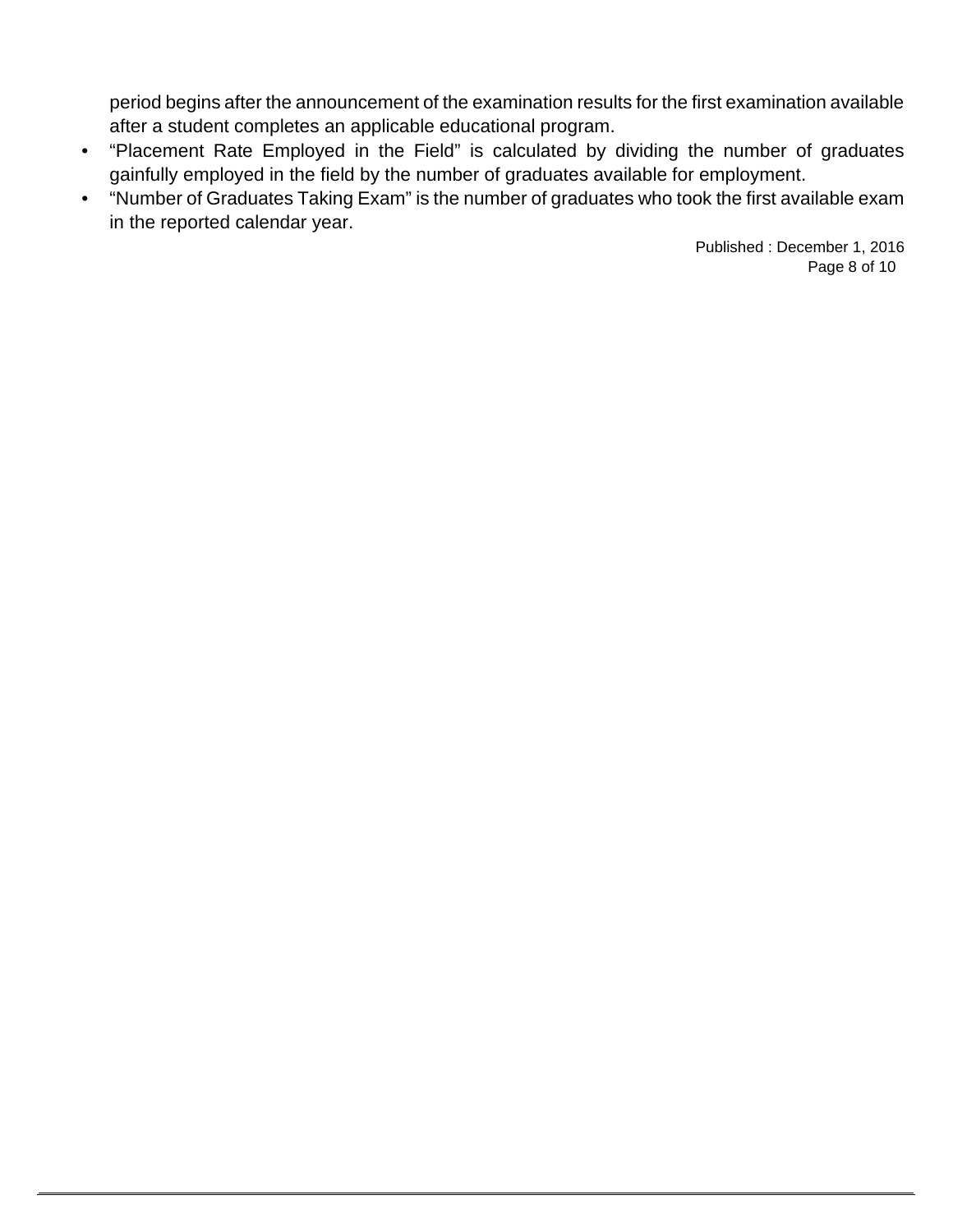### **BAKERSFIELD BARBER COLLEGE, INC. 2844 Niles St. Bakersfield, CA 93306 661-873-0512 www.bakersfieldbarbercollegeinc.com**

- "First Available Exam Date" is the date for the first available exam after a student completed a program.
- "Passage Rate" is calculated by dividing the number of graduates who passed the exam by the number of graduates who took the reported licensing exam.
- "Number Who Passed First Available Exam" is the number of graduates who took and passed the first available licensing exam after completing the program.
- "Salary" is as reported by graduate or graduate's employer.
- "No Salary Information Reported" is the number of graduates for whom, after making reasonable attempts, the school was not able to obtain salary information.